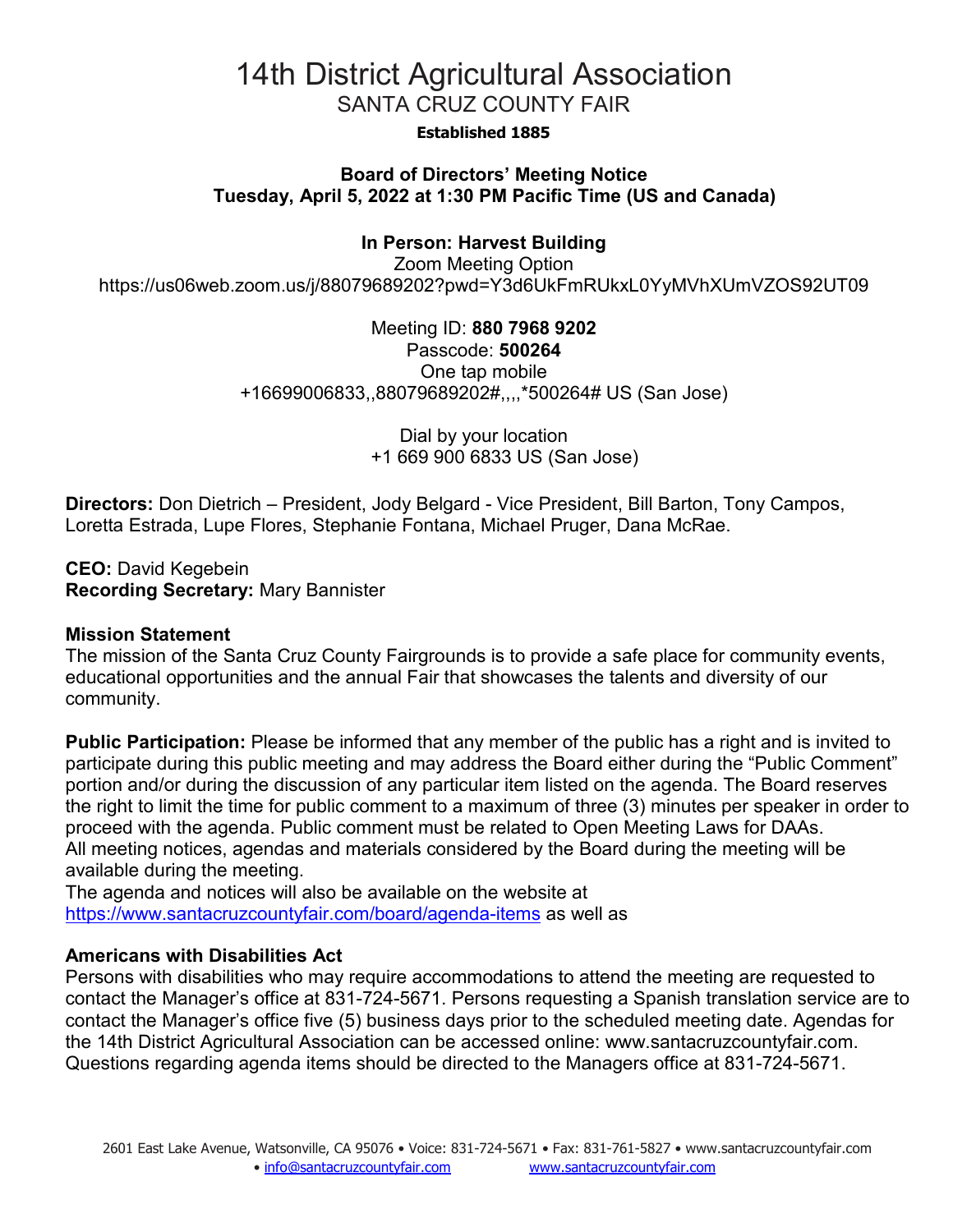### **Established 1885**

# **Board of Directors' Meeting Agenda**

Items listed on this agenda may be considered in any order at the discretion of the President. All items so listed may be considered for action. Any item not listed on the agenda will not be discussed or considered by the Board.

# **CALL TO ORDER** – President Don Dietrich

# **ROLL CALL & PLEDGE OF ALLEGIANCE**

- 1. Declaration of Quorum
- 2. Approval / Disapproval of Absences

# **PUBLIC COMMENT ON MATTERS NOT ON THE AGENDA**

Public comment is a right granted to the public. It is reserved for items that are not listed on the agenda, but under the Board's jurisdiction. Please be informed that public participation under Public Comment will be limited to **three (3) minutes per speaker** and in accordance with state law, the Board will not comment or otherwise consider such Public Comment item for business until and unless such item has been properly agendized at a future meeting.

| <b>SECTION:</b>       |                                              | <b>PAGES:</b> |
|-----------------------|----------------------------------------------|---------------|
|                       | <b>DIRECTOR COMMENTS</b>                     |               |
|                       |                                              |               |
| <b>CEO COMMENTS</b>   |                                              |               |
| <b>CORRESPONDENCE</b> |                                              |               |
| 1.                    | <b>YQCA Platform Transition</b>              | 5             |
| 2.                    | B. Steinbruner – Park Space                  | $6 - 7$       |
|                       | <b>CONSENT CALENDAR (Discussion/Action)</b>  |               |
| 1.                    | Board Meeting Minutes from February 22, 2022 | $8 - 12$      |
| 2 <sub>1</sub>        | <b>Contracts on Consent Agenda</b>           | 13            |
|                       | <b>FINANCIAL</b> (Discussion/Action)         |               |
| 1.                    | Cash Balance / Audit Progress                |               |
| $2_{1}$               | GASB 68 & OPEB Liabilities                   |               |
| 3 <sub>1</sub>        | Review & Accept January 2022 Financials      | $14 - 24$     |
| 4.                    | Review & Accept February 2022 Financials     | 25-35         |
| <b>OLD BUSINESS</b>   |                                              |               |
| 1.                    | <b>Appointment of Committees</b>             | 36            |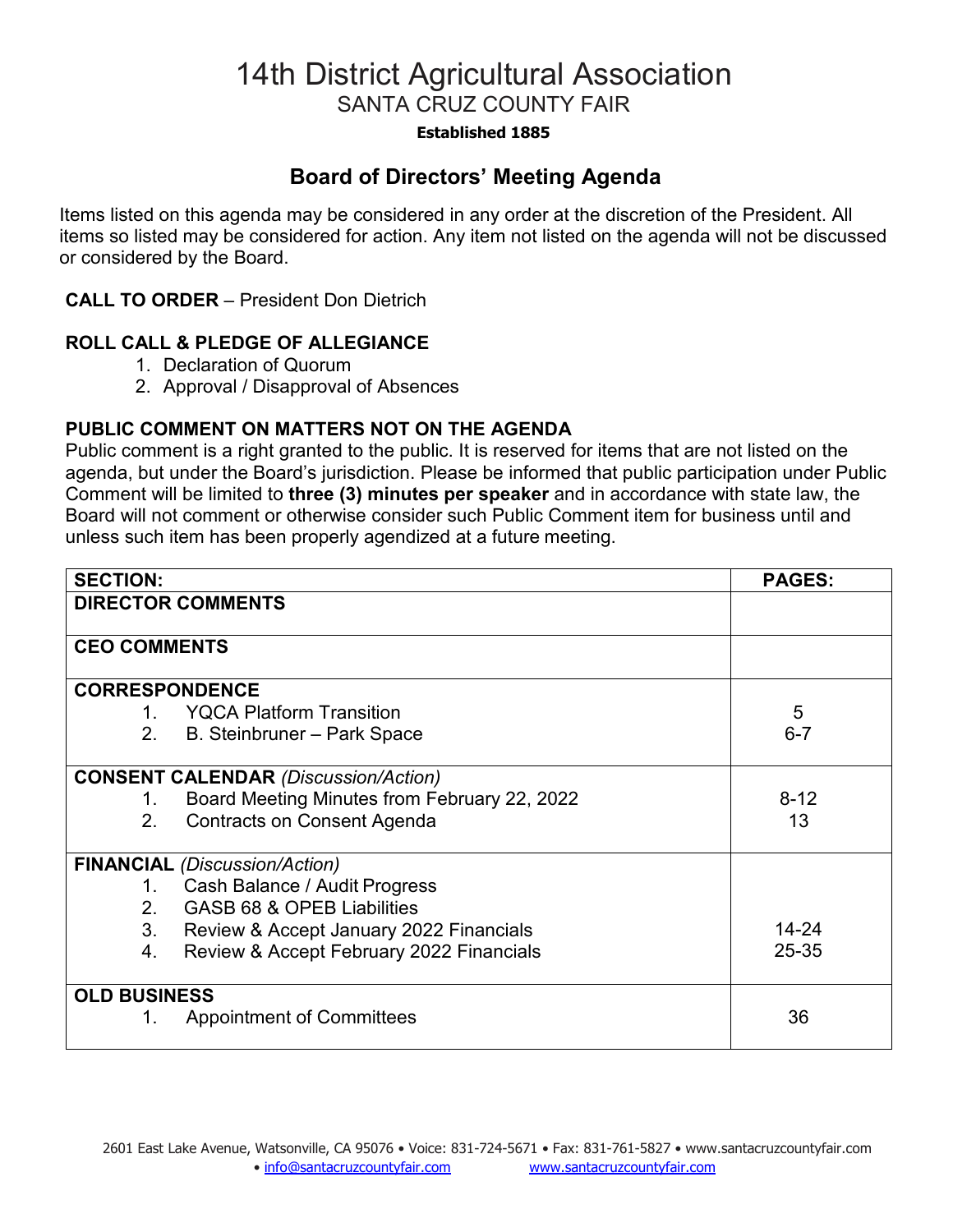#### **Established 1885**

| <b>SECTION:</b>                    |                                                               | <b>PAGES:</b> |  |
|------------------------------------|---------------------------------------------------------------|---------------|--|
| <b>NEW BUSINESS</b>                |                                                               |               |  |
| 1.                                 | Concession - Vendor - Camping Fees                            | 37            |  |
| 2.                                 | Horse Show Rental Rates - Remittance Form                     | 38            |  |
| 3.                                 | Board Discussion Regarding Records Act Policy                 | 39-48         |  |
| 4.                                 | Board Discussion Regarding Policy Review During Monthly       |               |  |
|                                    | Meetings.                                                     |               |  |
| 5.                                 | Discussion with Sherriff's Command Personnel Regarding        |               |  |
|                                    | Music & Alcohol Sales Events at Fairgrounds                   |               |  |
| 6.                                 | Board Update & Discussion Regarding Repair Work to the        | 49-58         |  |
|                                    | Hog & Sheep Barns                                             |               |  |
|                                    | Review & Approve Repairs Made to Date<br>a.                   |               |  |
|                                    | Review & Approve Repairs Still to be Completed<br>$b_{\cdot}$ |               |  |
| 7.                                 | Review & Approve Public Safety Power Shutoff Grant            | 59-92         |  |
| 8.                                 | CFA - Supplemental Dues Request                               | 92-94         |  |
|                                    |                                                               |               |  |
| <b>REPORTS</b> (Discussion/Action) |                                                               |               |  |
| 1.                                 | SCC Fairgrounds Foundation Update - Michele Bassi             | 95            |  |
| 2.                                 | Agricultural History Project Update -                         |               |  |
| 3 <sub>1</sub>                     | Junior Fair Board - Shannon Cole                              |               |  |
| 4.                                 | Livestock Committee – Director Fontana and Director Estrada   | 96-98         |  |
|                                    | <b>Livestock Auction Recap</b><br>a.                          | 99            |  |
|                                    | Review & Accept Proposed Livestock Entry Guide<br>b.          | 100-155       |  |
|                                    | Meeting Notes - 8/25/21, 2/23/22, 3/23/22<br>$C_{-}$          | 156-163       |  |
|                                    | Future Meeting Schedule - May 4, July 6, August 3<br>d.       |               |  |
| 5.                                 | Buildings & Grounds Committee - Director Pruger and           |               |  |
|                                    | <b>Director Flores</b>                                        |               |  |
|                                    |                                                               |               |  |
| <b>BOARD MEETING DATES - 2022</b>  |                                                               |               |  |
| 1.                                 | Apr 26, May 24, June 28, July 26, Aug 23, Oct 25, Dec 6       |               |  |
| 2.                                 | Fair - September 14 - 18, 2022                                |               |  |
| 3.                                 | Volunteer Dinner - Wednesday, October 12, 2022                |               |  |
| 4.                                 | Holiday Lights opens November 25, 2022                        |               |  |
|                                    |                                                               |               |  |
| <b>CEO REPORT</b>                  |                                                               |               |  |
| 1.                                 | SB - 5 Project - Electrical Upgrade Progress Report           |               |  |
| 2.                                 | <b>CDFA Procedural Audit</b>                                  |               |  |
| 3.                                 | 2022 Activities                                               |               |  |
|                                    |                                                               |               |  |